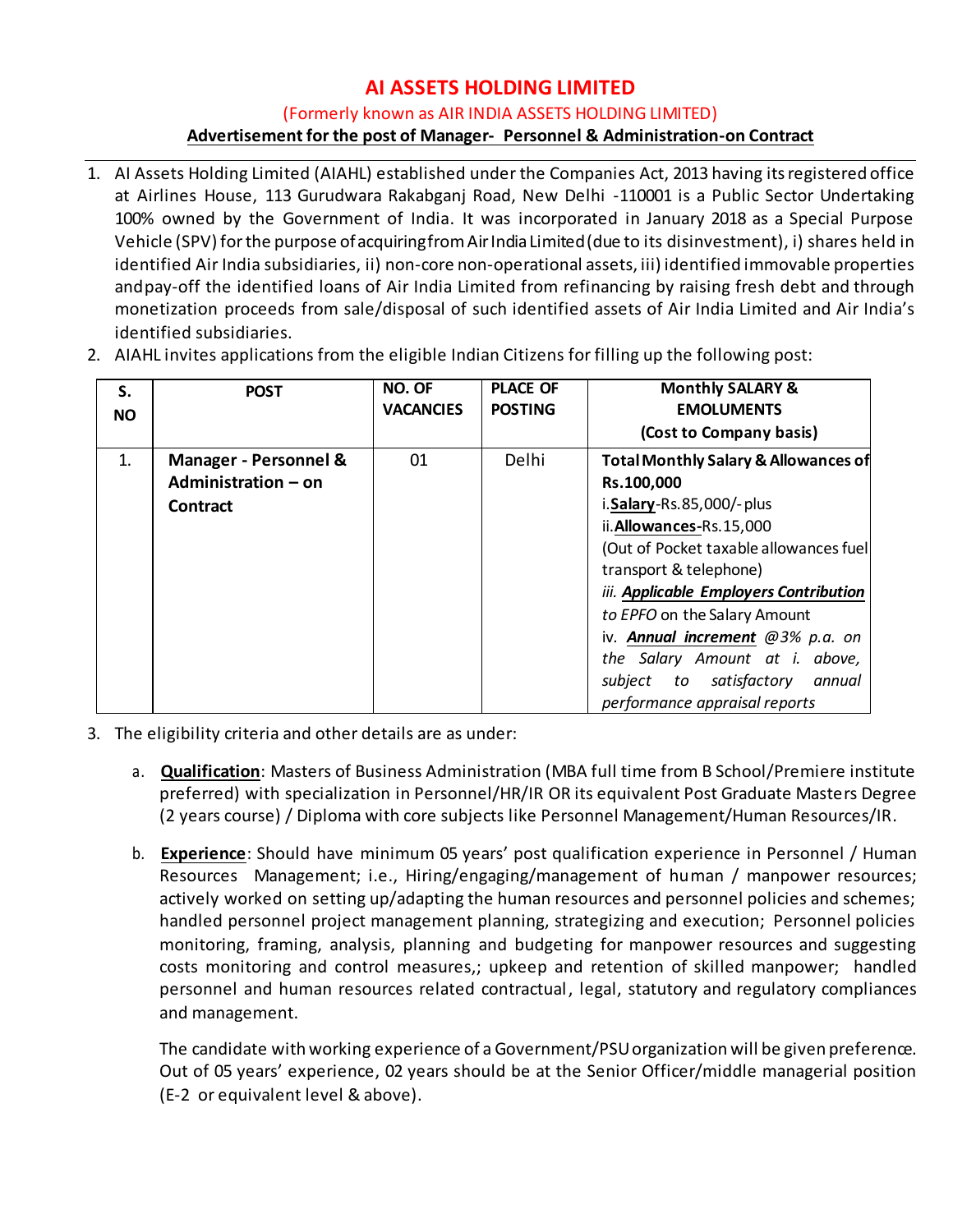- Candidates from Central/State/ Public Sector Enterprises working at the level of E-2 or equivalent and above.
- Candidates from Private Sector listed companies should be working as Senior Manager for the past 05 years.
- c. **Age:** Maximum **50 years as on 1 st January, 2022.**
- d. **Job Description:** The post carries the duties and responsibilities
	- i. To Manage all the Personnel / Human resources management activities;
	- ii. Assist in framing Personnel and Human Resource policies and planning tools, set and implement personnel mission and objectives for larger goal of company's overall objectives;
	- iii. Arrange recruiting required manpower against the set Standard Force, framing and developing criteria for hiring with the desired skills, Training and Succession Planning considering the laid down DPE, regulatory, statutory and related parameters;
	- iv. Execution of the Personnel and human resources management plan;
	- v. Assist in framing and updating personnel and administrative policies, training/skill upgradation and control;
	- vi. Tendering/hiring of manpower resources and  $3<sup>rd</sup>$  party outsourcing services
	- vii. Annual Maintenance Contract, Domain/email Management, Procurement of Office **Stationery**
	- viii. Personnel planning and budgeting, costs monitoring of manpower;
	- ix. Handle companies Statutory & regulatory HR compliances and management reporting, etc.,
	- x. Assist the Top Management and its team in setting strategic personnel / HR policies.
	- xi. Any other jobs/activities assigned from time to time by the top management of the company.

The position would report to the Top Management of the company.

e. **Selection procedure:** Selection procedure involves personal interview of the shortlisted candidates who prima facie meets eligibility criteria.

The Selected candidate will be required to undergo a Pre- Employment Medical Examination. The Candidates will have to bear the cost of Pre-Employment Medical Examination and any additional tests, if required, the additional cost thereof will also have to be borne by the candidate.

f. **Term of Fixed Term Employment Contract:** The selected candidate will be appointed on a Fixed Term Employment Contract for a period of **three (3) years, extendable by another two (2) years,** based on the annual performance review reports of the candidate.

The tenure can be extended or curtailed as per the requirements of the Company. The contract could be terminated at the discretion of the management during the period of contract, and/or in the event of unsatisfactory performance.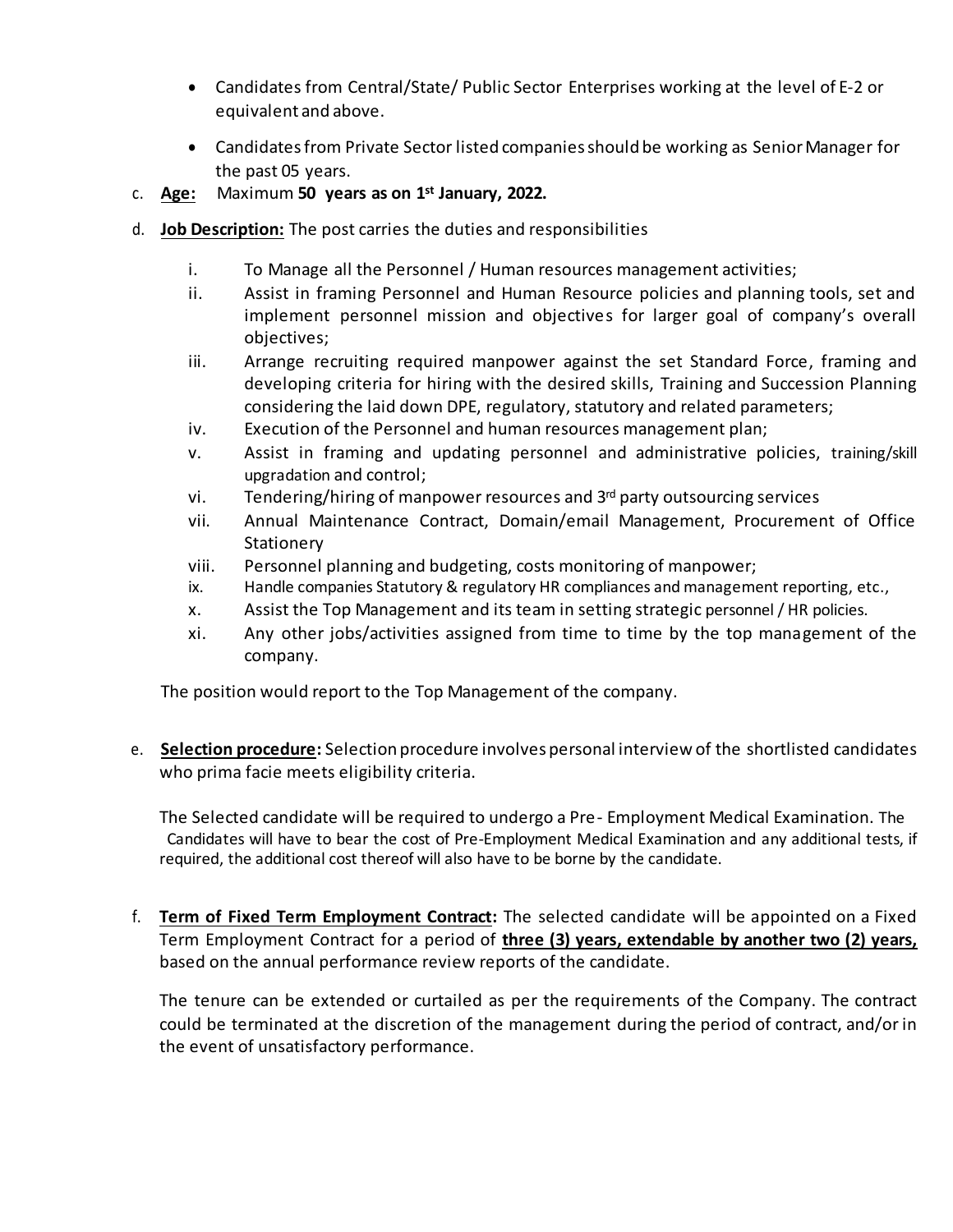#### **4. How to Apply:-**

Candidates who wish to apply are advised to print the Application Format attached below, fill it and send the application by Post/Speed post/courier at following address in an envelope that must be super scribed as under:

| <b>Post Applied for</b>                                                                                  |  |  |  |  |  |
|----------------------------------------------------------------------------------------------------------|--|--|--|--|--|
| <b>Manager - Personnel &amp; Administration-on Contract</b>                                              |  |  |  |  |  |
| To.                                                                                                      |  |  |  |  |  |
| Company Secretary,                                                                                       |  |  |  |  |  |
| Al Assets Holding Limited (AIAHL),                                                                       |  |  |  |  |  |
| Room no. 208, 2 <sup>™</sup> Floor, Air India Reservation Building, Safdarjung Airport, New Delhi-110001 |  |  |  |  |  |

**The last date of receipt of application is 1700 hours on 7 TH March, 2022 on the above address**. Applications that are incomplete/received after the last date will not be entertained. **Any extension in the last date for submission of the applications shall be notified on the websites** [www.aiahl.in](http://www.aiahl.in/) [, www.aiesl.in](http://www.aiesl.in/) an[d www.aiasl.in](http://www.aiasl.in/)

Applications that are mutilated or without any of the supporting documentswith regard to eligibility criteria, will be rejected.

AIAHL will not be responsible for any postaldelay/loss of any document during transit. Applicants servicing in Government/Semi-Government/Public Sector Undertakings should apply through proper channel and also submit NOC from their present employer at the time of interview.

Canvassing in any formwill disqualify the candidate

## **Any application not meeting the aforesaid requirements shall not be considered.**

Management reserves the right to change in above schedule/conditions, based on requirements.

## **Candidates are required to submit following documents with the application: -**

- i) A duly filled in Application Form in the prescribed format which is available on Website [www.aiahl.in](http://www.aiahl.in/) [, www.aiesl.in](http://www.aiesl.in/) an[d www.aiasl.in](http://www.aiasl.in/)
- ii) A recent passport size photograph pasted in the space provided in the Application Format.
- iii) One set of photocopies of supporting testimonials for date of birth, caste, qualification, experience etc. In case copies of required documents/certificates are not submitted with the application, the application will be rejected. Original certificates will be required at the time of Interview.
- iv) Ifthe candidate is working in private sector listed company, he/she isrequired to submit a certificate from theexisting employer **certifying that the employee concern is working in the company as Senior Manager for the past 05 years**.
- v) The Demand Draft for an amount of Rs.500/- (Rupees Five Hundred only)drawn in favour of **AI Assets Holding Limited, payable at New Delhi**.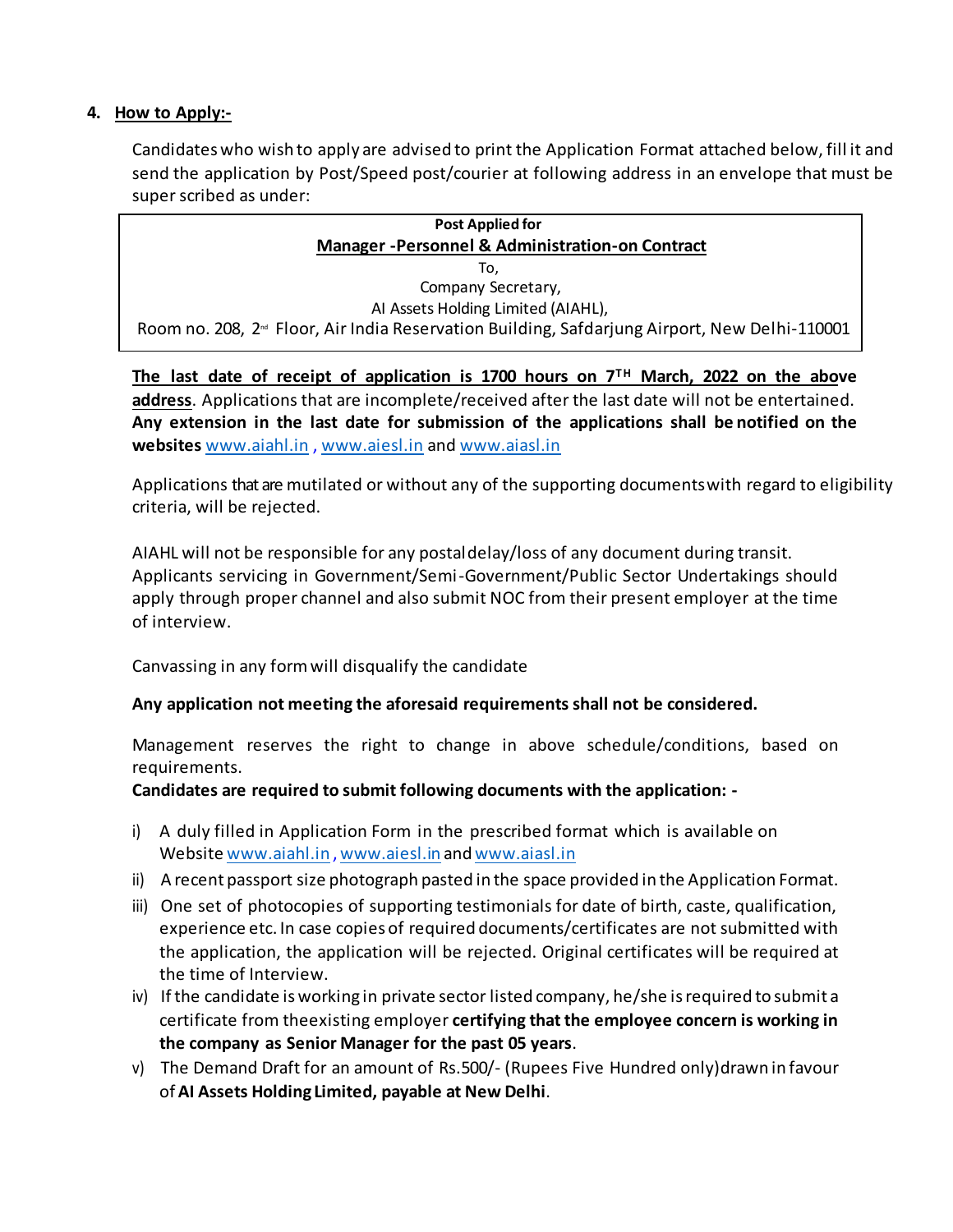#### **APPLICATION FORM-AIAHL**

#### **Name of the post applied for MANAGER- Personnel & Administration-on Contact**

|    | 1. (a) Applicant's Name:       |           |  |
|----|--------------------------------|-----------|--|
|    | (b) Address for communication: |           |  |
|    | 2. Telephone No: Office        | Residence |  |
| 3. | Mobile No.                     |           |  |

- 
- **4.** E-Mail Id

**5.** Date of Birth (DD/MM/YY), Age as on **01st January, 2022** (Years/Months/Days)

**6.** Educational/Professional Qualifications:

| SI.<br>No. | Qualification* | Name of<br>Institution/<br>University | Duration of<br>the Course | Whether Full-Time or<br>otherwise<br>(Please mention, if<br>applicable) |
|------------|----------------|---------------------------------------|---------------------------|-------------------------------------------------------------------------|
|            |                | 3                                     | 4                         |                                                                         |
|            |                |                                       |                           |                                                                         |
|            |                |                                       |                           |                                                                         |
|            |                |                                       |                           |                                                                         |
|            |                |                                       |                           |                                                                         |

\* Should be exactly as per Degree/ Diploma issued by the university.

**7.** Positions held (in support of the total requisite experience of 05 years at managerial level/present grade or 02 years at Middle /Lowermanagement level)

| SI.<br>No. | Complete<br>Designation* | Name of the<br>Organization | Pay<br>scale | Period |    | <b>Brief Job Profile</b> |  |  |
|------------|--------------------------|-----------------------------|--------------|--------|----|--------------------------|--|--|
|            |                          |                             |              |        |    |                          |  |  |
|            |                          |                             |              | From   | To |                          |  |  |
|            |                          |                             |              |        |    |                          |  |  |
|            |                          |                             |              |        |    |                          |  |  |
|            |                          |                             |              |        |    |                          |  |  |
|            |                          |                             |              |        |    |                          |  |  |
|            |                          |                             |              |        |    |                          |  |  |

\*The positionsshould be indicated in order of the most recent assignment